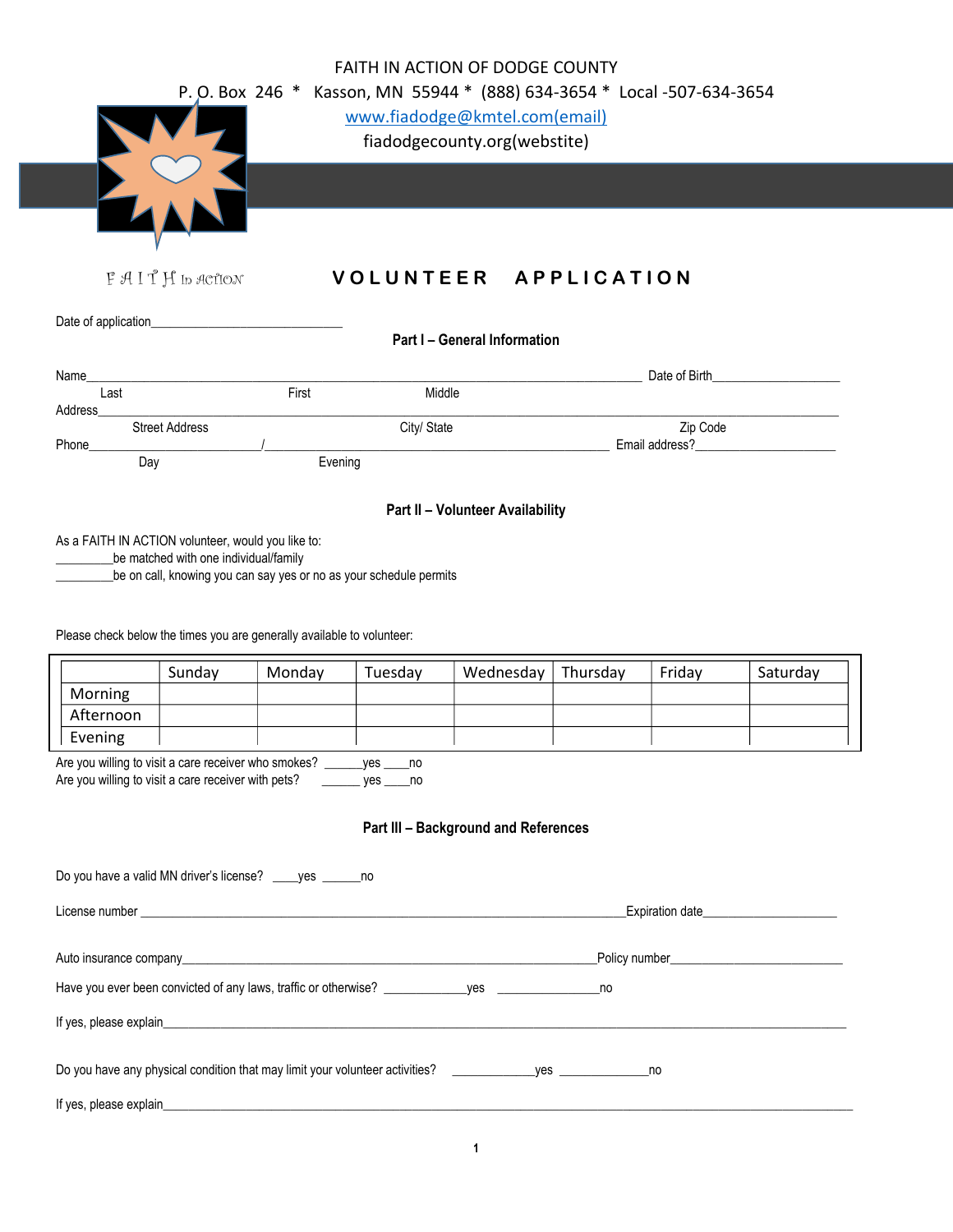Who should we contact in case of an emergency? Name **Name Phone Phone** Relationship Please list two references we may call (no family members, please). At least one reference should be a religious leader, teacher, or someone who is not just a personal friend: 1. \_\_\_\_\_\_\_\_\_\_\_\_\_\_\_\_\_\_\_\_\_\_\_\_\_\_\_\_\_\_\_\_\_\_\_\_\_\_\_\_\_\_\_\_\_\_\_\_\_\_\_\_\_\_\_\_\_\_\_\_\_\_\_\_\_\_\_\_\_\_\_\_\_\_\_\_\_\_\_\_\_\_\_\_\_\_\_\_\_\_\_\_\_\_\_\_\_\_\_\_\_\_\_\_\_\_\_\_\_\_\_\_\_\_\_\_\_\_\_\_\_\_\_\_\_\_\_\_\_ 2. \_\_\_\_\_\_\_\_\_\_\_\_\_\_\_\_\_\_\_\_\_\_\_\_\_\_\_\_\_\_\_\_\_\_\_\_\_\_\_\_\_\_\_\_\_\_\_\_\_\_\_\_\_\_\_\_\_\_\_\_\_\_\_\_\_\_\_\_\_\_\_\_\_\_\_\_\_\_\_\_\_\_\_\_\_\_\_\_\_\_\_\_\_\_\_\_\_\_\_\_\_\_\_\_\_\_\_\_\_\_\_\_\_\_\_\_\_\_\_\_\_\_\_\_\_\_\_\_\_ Name **Name** Relationship **Phone Phone Phone Phone Phone Phone Phone Relationship Part IV – Volunteer Assignment Preferences** Please check the areas in which you are interested in assisting (check as many as apply): **Transportation to/from: Household Chores:** west Concord **Exercise Concord Exercise Concord Exercise Concord Exercise Concord Exercise Concord Exercise Concord** Londge Center **Contract Contract Contract Contract Contract Contract Contract Contract Contract Contract Contract Contract Contract Contract Contract Contract Contract Contract Contract Contract Contract Contract Contract** \_\_\_\_Kasson \_\_\_\_laundry \_\_\_\_Mantorville \_\_\_\_meal preparation \_\_\_\_Hayfield \_\_\_\_pet care \_\_\_\_Claremont \_\_\_\_correspondence/mail management \_\_\_\_Rochester \_\_\_\_Other as requested  **Yard Work Companion Services and Services** *Lawn mowing Lawn mowing* \_\_\_\_\_friendly visits \_\_\_\_snow removal \_\_\_\_\_reassurance phone calls \_\_\_\_raking/leaf removal example of the caregiver respite (for an adult) and the caregiver respite for an adult) and the caregist of the caregist  $\frac{1}{2}$  and  $\frac{1}{2}$  and  $\frac{1}{2}$  and  $\frac{1}{2}$  and  $\frac{1}{2}$  and  $\frac{1}{2}$  and  $\frac{1}{2}$  and  $\frac$ example are caregiver respite (for a child) and the case of the case of the case of the case of the case of the case of the case of the case of the case of the case of the case of the case of the case of the case of the ca **Home Repairs & Maintenance Errands & Shopping** indoor repairs & maintenance example and the maintenance of the maintenance of the maintenance of the maintenance \_\_\_\_outdoor repairs & maintenance \_\_\_\_grocery/supply shopping \_\_\_\_minor carpentry work \_\_\_\_minor electrical work **Organizational Assistance** minor plumbing the state of the state of the state of the state of the state of the state of the state of the state of the state of the state of the state of the state of the state of the state of the state of the state of \_\_\_\_installation of safety equipment \_\_\_\_assist with mailings existance with moving the server assistance with moving the server as Congregational Coordinator serve as a Board Member

Other (please list)

\_\_\_\_\_\_\_\_\_\_\_\_\_\_\_\_\_\_\_\_\_\_\_\_\_\_\_\_\_\_\_\_\_\_\_\_ \_\_\_\_\_\_\_\_\_\_\_\_\_\_\_\_\_\_\_\_\_\_\_\_\_\_\_\_\_\_\_\_\_\_\_\_ \_\_\_\_\_\_\_\_\_\_\_\_\_\_\_\_\_\_\_\_\_\_\_\_\_\_\_\_\_\_\_\_\_\_\_\_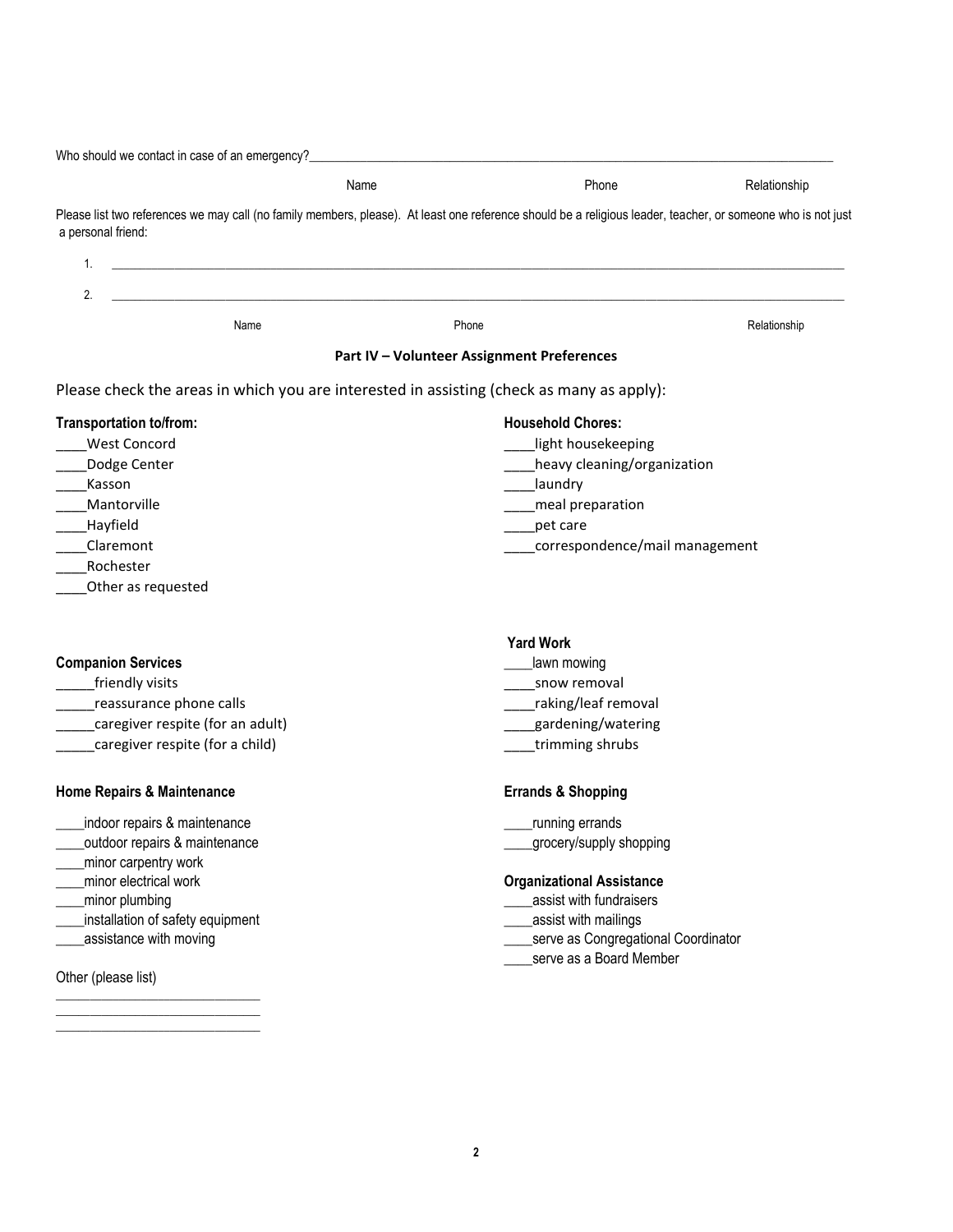## **Part V – Background Investigation Disclosure and Authorization**

## **Disclosure**

Faith in Action of Dodge County may request background information about you from a consumer reporting agency in connection with your volunteer application. This information may be obtained in the form of consumer reports and/or investigative consumer reports. These reports may be obtained at any time affter receipt of your authorization.

HireRight, Inc. will obtain the reports for Faith in Action of Dodge County. HireRight,Inc. is location at 5151 California, Irvine, CA 92617 and can be contact at 800- 400-2761. Information about HireRight's privacy practices is available at [www.hireright.com/Privacy-Policy.aspx.](http://www.hireright.com/Privacy-Policy.aspx) The report may contain information bearing on your character, general reputation, personal characteristics, and mode of living. The types of information that may be obtained included, but are not limited to: social security number verifications; criminal record checks; public court records checks; driving records checks; personal reference checks; drug testing results; etc. The information contained in the reports will be obtained from private and public record sources. You may request more information about the nature and scope of any investigative consumer reports by contacting Faith in Action of Dodge County. Upon request, a summary of your rights under the Fair Credit Reporting Act will be provided to you.

## **Authorization**

I have carefully read and understand this Disclosure and Authorization form. By my signature below, I consent to the release of consumer reports and investigative consumer reports prepared by HireRight, Inc. to Faith in Action of Dodge County. I also understand that information contained in my volunteer application or otherwise disclosed by me, if any, may be used for the purpose of obtaining consumer reports and/or investigative consumer reports. By my signature below, I authorize law enforcement agencies, information service bureaus, record/data repositories, courts (federal, state, and local), motor vehicle records agencies, and other individuals and sources to furnish any and all information on me that is requested by the consumer reporting agency. By my signature below, I certify the information I provided on this form is true and correct. I agree that this Disclosure and Authorization form in original, faxed, photocopied, or electronic form will be valid for any reports that may be requested by or on behalf of Faith in Action of Dodge County.

**California, Minnesota or Oklahoma applicants only – Y**ou will be provided with a free copy of any consumer reports or investigative consumer reports obtained on you if you check the box. \_\_\_\_\_\_\_ I wish to receive a free copy of the report

| Applicant Last Name_ | First | Middle |
|----------------------|-------|--------|
|                      |       |        |
| Present Address      |       |        |
|                      |       |        |
| Applicant Signature  | Date  |        |